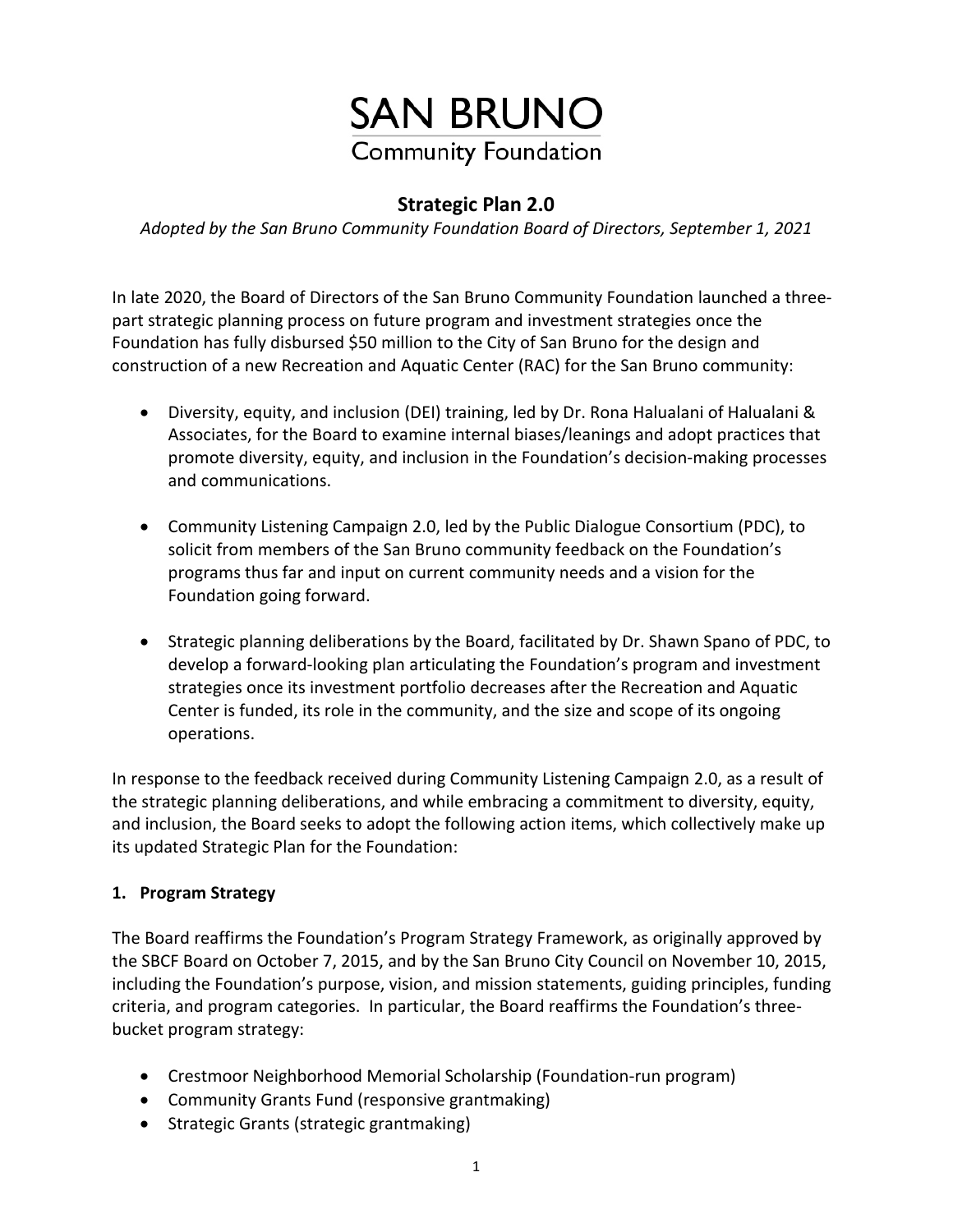The Board seeks to continue all three program areas on an ongoing basis, maintaining the Crestmoor Scholarship and the Community Grants Fund at current program levels and Strategic Grants as the annual budget allows.

### **2. Investment Strategy**

Once the Foundation has fully disbursed the \$50 million in RAC grants to the City, the Foundation will update its investment strategy as follows:

- Quasi-Endowment starting balance: \$25 million
- Annual Quasi-Endowment payout target: \$1.75 million, adjusted annually for inflation
- Quasi-Endowment spend-down time horizon: Approximately 20 years
- Strategy formally revisited by the Board: At least once every five years

Based on the Foundation's current operating expenses and program disbursements, the \$1.75 million annual Quasi-Endowment payout will enable the Foundation to maintain its current level of operations and a meaningful level of investment in the San Bruno community. The Foundation Board acknowledges that this payout rate, in the absence of the development of other funding sources, will likely result in the Foundation exhausting its assets approximately 20 years after the new strategy is implemented.

Under the current timeline for the construction of the RAC, this strategy will likely take effect beginning in fiscal year 2023-2024. The Investment Committee will be tasked with reviewing the Investment Policy Statement and the Investment Operating Plan and recommending amendments to both documents to reflect the new investment strategy prior to the implementation of the new strategy.

Given the Foundation's total assets of approximately \$79 million as of June 30, 2021, the Foundation will likely have in excess of \$5 million to invest outright in Strategic Grants in the next two years in order to begin fiscal year 2023-2024 with a \$25 million balance in the Quasi-Endowment. At the time new investment strategy takes effect, the Board can decide whether to maintain any assets in excess of \$25 million in the Strategic Pool to be used outright to fund Strategic Grants or to roll all or some portion of those assets into the Quasi-Endowment.

# **3. Operations**

As part of the Strategic Plan, the Board also commits to the following operational actions:

a. Maintain Current Program-Focused Business Model

The Board affirms the current program-focused business model. By declining to transition to a business model focused on both program and fund development, the Board acknowledged its original decision not to fundraise to avoid competing with other local nonprofits, the substantial costs of building up a viable fundraising operation, and the belief that the